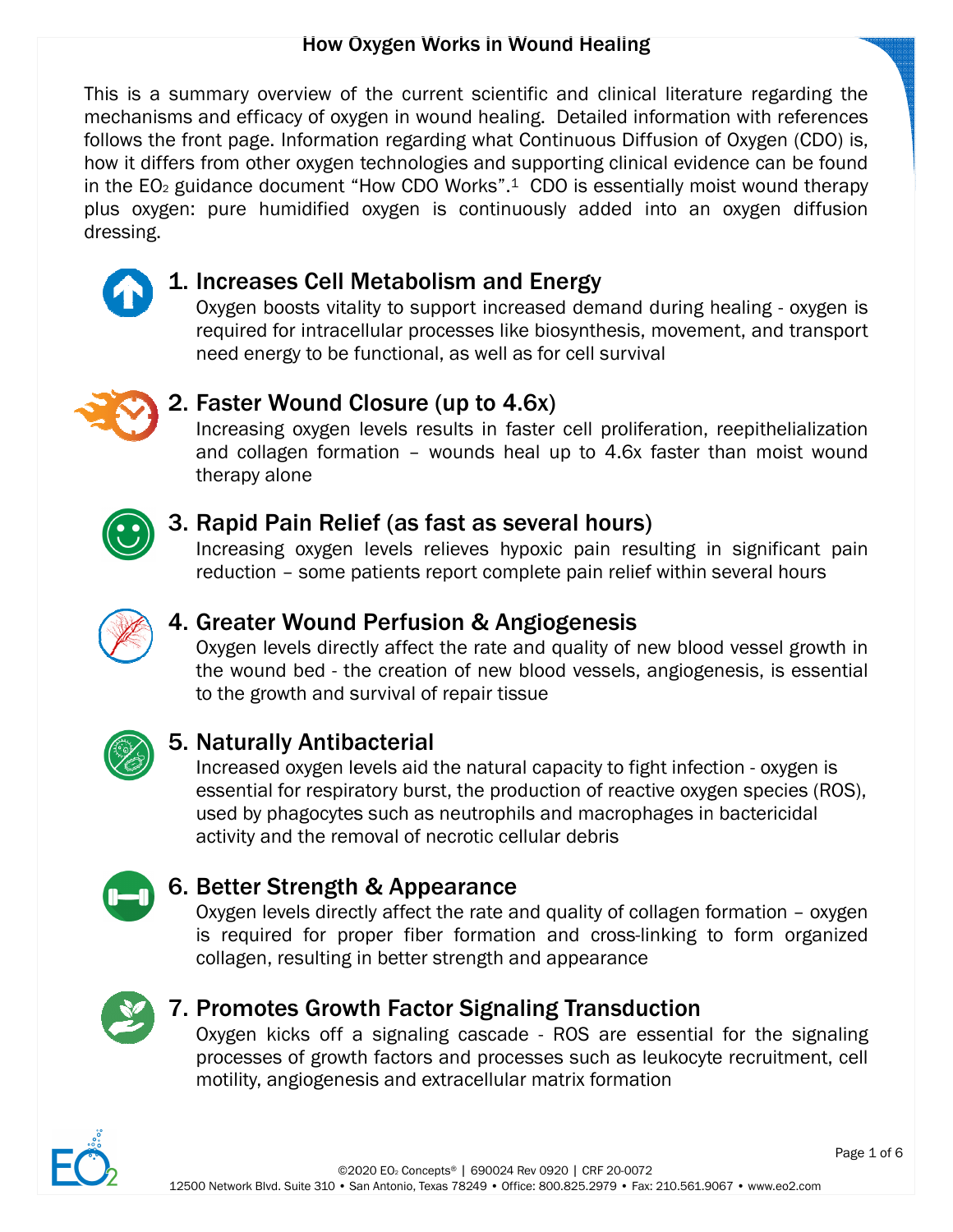

### 1. Increases Cell Metabolism and Energy

Oxygen is required for intracellular processes like biosynthesis, movement, and transport need energy to be functional, as well as for cell survival<sup>2</sup>

- Oxygen dependent enzymes include:
	- o Adenosine triphosphate (ATP) for chemical energy, which fuels most active cellular Adenosine triphosphate (ATP) for chemical energy, which fuels most active cellular<br>processes such as during wound healing.<sup>3</sup> Increased energy demand of the healing tissue leads to a hypermetabolic state wherein additional energy is generated from oxidative metabolism increasing the oxygen demand of the healing tissue.<sup>4,5,6,7</sup> ATP thus generated powers tissue repair oxidative metabolism increasing the oxygen demand of the healing tissue.  $4,5,6,7$  ATP<br>thus generated powers tissue repair<br> $\circ$  NADPH (nicotinamide adenine dinucleotide phosphate) oxygenase for respiratory
	- burst (reactive oxygen species release), the activity of which is critically required to produce the redox signals required for wound healing<sup>8,9,10</sup>
- Aerobic glycolysis, β-oxidation of fatty acids, and the citric acid cycle are tightly attached to the energy acquisition by oxidative phosphorylation and are therefore oxygen dependent<sup>11</sup><br>• If oxygen levels are too lo the energy acquisition by oxidative phosphorylation and are therefore oxygen dependent $11$
- If oxygen levels are too low  $\leq 20$  mmHg pO<sub>2</sub>), cells convert to anaerobic metabolism and go into survival mode in which wound healing activities such as mitosis (cell division, and<br>therefore reepithelialization) and collagen production are impaired<sup>12,13,14</sup> therefore reepithelialization) and collagen production are impaired<sup>12,13,14</sup> to anaerobic metabolism and go<br>th as mitosis (cell division, and<br>paired<sup>12,13,14</sup><br>lleviated by oxygen, can result in<br>cells to repair the spontaneous
- Prolonged exposure to extremely low oxygen levels, if not alleviated by oxygen, can result in cell death and tissue necrosis due to the inability of the cells to repair the spontane decay of cell components (DNA, RNA, proteins) and inability to maintain calcium pumps which require ATP to function 15,16 Prolonged exposure to extremely low oxygen levels, if not alleviated by oxygen, can result<br>cell death and tissue necrosis due to the inability of the cells to repair the spontaneo<br>decay of cell components (DNA, RNA, protei



### 2. Faster Wound Closure (up to 4.6x faster than moist wound therapy)

Increasing oxygen levels results in faster cell proliferation, reepithelialization and collagen formation

- The continuous, topical addition of pure oxygen (CDO therapy) over diabetic wounds has been shown to increase the rate of wound closure, by as much as 460% relative to moist wound therapy17,18,19,20,61
- Adding oxygen improves closure in wounds that are larger, more chronic and weightbearing, $17,18$  as well as those that are deeper<sup>21</sup>
- CDO therapy has been shown to achieve full wound healing in a variety of wounds that were resistant to other advanced therapy treatments<sup>17,18,19,21,22,23,30,31</sup>
- CDO has been shown to increase growth factors (TGF-β, VEGF, PDGF & IGF-1) and cytokines in excess of 800% in one week 24
- (TNF- $\alpha$ , IL-6 & CXCL8) involved in cell proliferation, reepithelialization and collagen formation<br>in excess of 800% in one week<sup>24</sup><br>Fibroblast proliferation and protein production have been reported to be optimal at 160 • Fibroblast proliferation and protein production have been reported to be optimal at  $160$  mmHg, i.e. at  $pO_2$  levels 2-fold to 3-fold higher than those found in healthy tissues<sup>25</sup>, mmHg, i.e. at  $pO<sub>2</sub>$  levels 2-fold to 3-fold higher than those found in healthy tissues<sup>25</sup>. indicating that supplemental oxygen increases the rate of wound repair
- Endothelial progenitor cells (EPCs) are essential in wound healing, but their circulating and indicating that supplemental oxygen increases the rate of wound repair<br>Endothelial progenitor cells (EPCs) are essential in wound healing, but their circulating and<br>wound level numbers are decreased in diabetes. Elevated o the diabetic defect in EPC mobilization<sup>26</sup>
- EPC mobilization into circulation is triggered by hyperoxia through induction of nitric oxide (NO) with resulting enhancement in ischemic limb perfusion and wound healing<sup>27,28,29</sup>



# 3. Rapid Pain Relief (as fast as complete pain relief within hours)

Increasing oxygen levels relieves hypoxic pain resulting in significant pain reduction -patients<br>have been reported to experience complete pain relief within several hours have been reported to experience complete pain relief within several hours

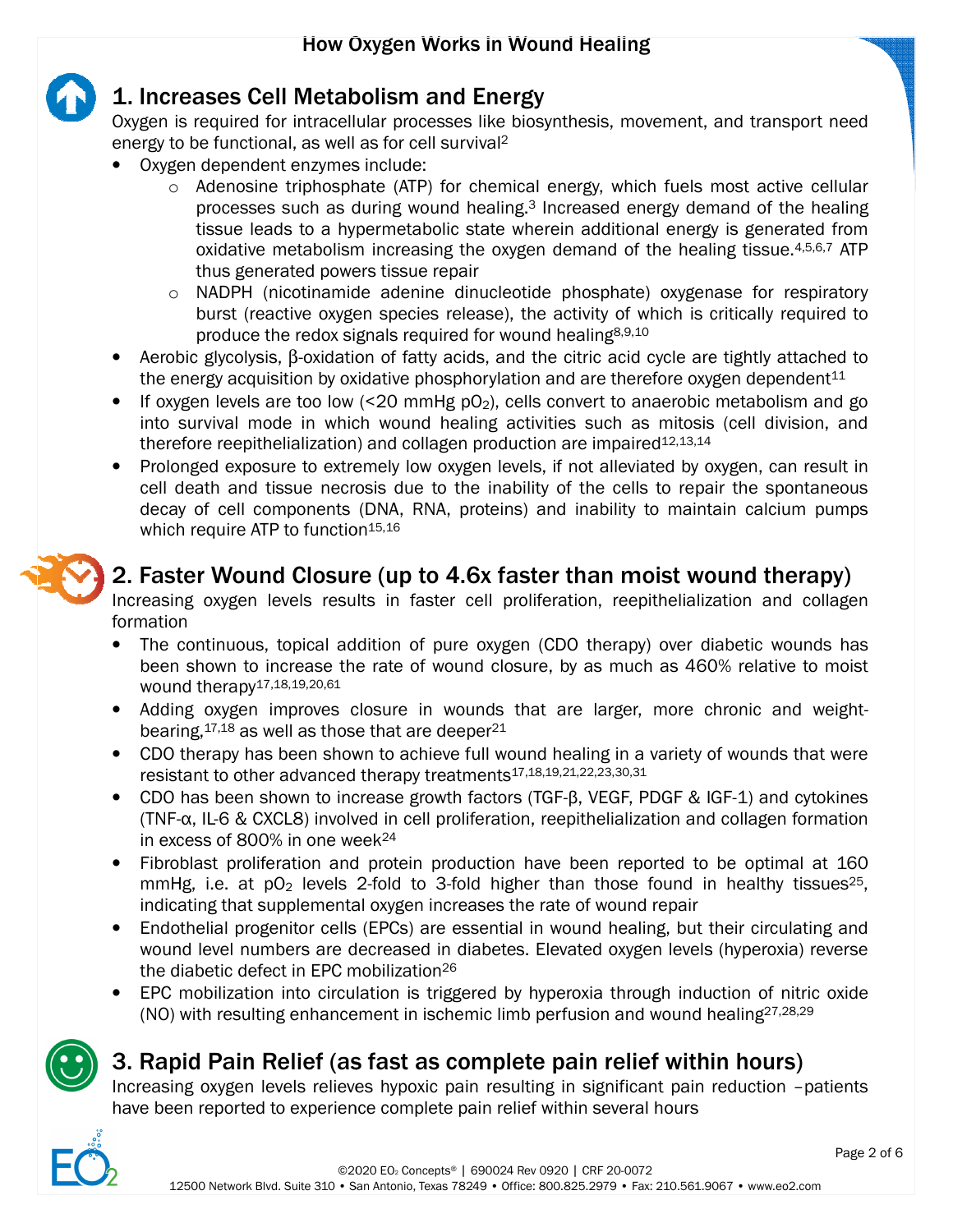

- With a patient serving as her own control, CDO had reduced pain from 8 to 2 and she had ceased pain medication. She removed CDO for a few days and the pain increased to 10. Upon reapplying CDO, pain quickly reduced to 2 again.<sup>31</sup>
- In a study of 10 patients with venous ulcers, CDO therapy was reported to significantly (P < .009) reduce pain in a six-week period. The corresponding mean reduction in wound size was 58.9%.<sup>32</sup> removed CDO for a few days and the pain increased to 10.<br>ickly reduced to 2 again.<sup>31</sup><br>th venous ulcers, CDO therapy was reported to significantly<br>ix-week period. The corresponding mean reduction in wound
- Several case series reviews report significant pain reduction in very painful wounds. 33,34



## 4. Greater Wound Perfusion & Angiogenesis

The creation of new blood vessels, angiogenesis, is essential to the growth and survival of repair tissue. Oxygen levels directly affect the rate and quality of new blood vessel growth The creation of new blood vessels, angiogenesis, is essential to the growth and survival of repair<br>tissue. Oxygen levels directly affect the rate and quality of new blood vessel growth<br>● Sufficient oxygen levels ar

- Sufficient oxygen levels are required for correct collagen synthesis (posttranslational hydroxylation)<sup>35</sup>, without which the new capillary tubes assemble poorly and remain fragile<sup>36,37,38</sup><br>CDO has been shown to increase fragile36,37,38
- CDO has been shown to increase growth factors (TGF-B, VEGF, PDGF & IGF-1) and cytokines (TNF- $\alpha$ , IL-6 & CXCL8) involved in angiogenesis in excess of 800% in one week<sup>24</sup>
- Supplemental oxygen accelerates blood vessel growth<sup>39</sup>
- Moderate hyperoxia increases the appearance of new blood vessels in wounds<sup>40</sup>
- The rate of angiogenesis is directly proportional to oxygen levels in injured tissues and rates of collagen deposition increase proportionally with oxygen levels to more than 250 mmHg<sup>37</sup> • The rate of angiogenesis is directly proportional to oxygen levels in injured tissues of collagen deposition increase proportionally with oxygen levels to more than 250 i<br>Conversely, hypoxic wounds deposit collagen poorl
- 



# 5. Naturally Antibacterial Naturally Antibacterial

Oxygen is essential for respiratory burst, the production of reactive oxygen species (ROS), used by phagocytes such as neutrophils and macrophages in bactericidal activity and the removal of necrotic cellular debris ssential for respiratory burst, the production of reactive oxygen species (ROS), use<br>tes such as neutrophils and macrophages in bactericidal activity and the removal<br>lular debris<br>oxidase, also known as leukocyte oxidase, s

- NADPH oxidase, also known as leukocyte oxidase, supports macrophage survival (delay of apoptosis)<sup>43</sup> and enables dead cell cleansing by phagocytosis<sup>44</sup>
- NADPH oxidase in wound phagocytes, such as neutrophils and macrophages, produces NADPH oxidase in wound phagocytes, such as neutrophils and macrophages, produces<br>superoxides (O<sub>2</sub> and H<sub>2</sub>O<sub>2</sub>) for bactericidal activities<sup>45</sup> – in fact, ~98% of oxygen consumed by these cells is used to produce ROS during phagocytosis<sup>46</sup>
- Leukocyte activity (production of ROS and hence oxidative killing) is directly proportional to local oxygen concentration<sup>47,48</sup>
- Optimal ROS production is seen at oxygen levels of greater than 300 mmHg<sup>19</sup>, levels which can only be achieved with supplemental oxygen<sup>49</sup> can only be achieved with supplemental oxygen<sup>49</sup>
- At the wound site, ROS are generated by almost all wound-related cells<sup>53</sup>
- The efficacy of supplemental oxygen has been shown to be similar to antibiotic administration and has additive effects when used together 50,51



### 6. Increases Collagen Synthesis and Tensile Strength

Oxygen is essential to make and properly organize collagen, which is the primary component of Oxygen is essential to make and properly organize collagen, which is the primary component of<br>skin, accounting for 70-80% (dry weight - without water) and acts as the structural scaffold of skin. Organized collagen is bundled into fibers (like strands in rope), which are interwoven and<br>can be stretched in multiple directions without tearing (the collagen fibers are woven similar to can be stretched in multiple directions without tearing (the collagen fibers are woven similar to

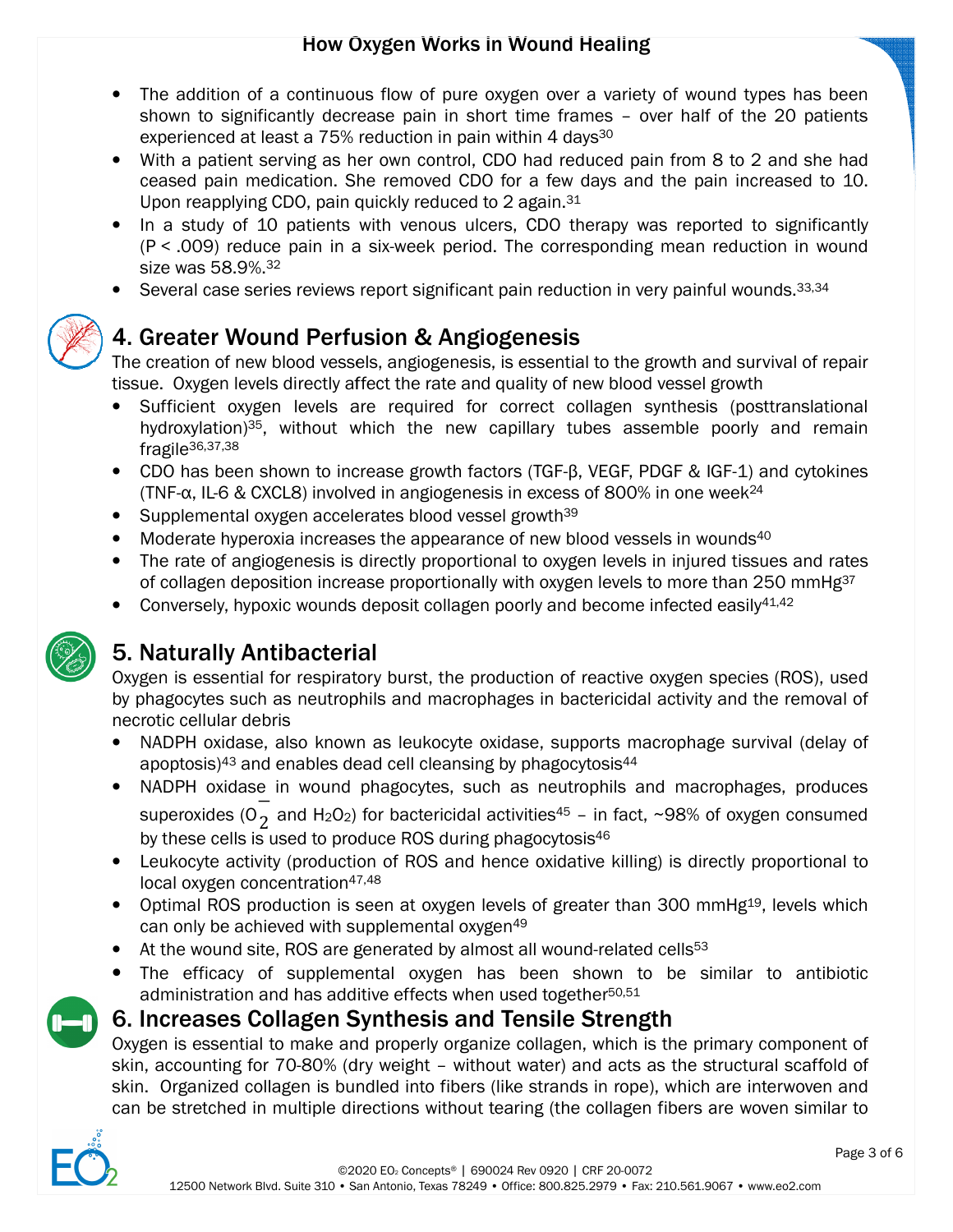fabric)

- 
- Oxygen is required for the hydroxylation of proline and lysine in procollagen<sup>52</sup><br>Several posttranslational steps in collagen synthesis are oxygen depender<br>prolyl hydroxylase, lysyl hydroxylase and lysyl oxidase all req • Several posttranslational steps in collagen synthesis are oxygen dependent. The enzymes prolyl hydroxylase, lysyl hydroxylase and lysyl oxidase all require oxygen<sup>53,54,55</sup>
	- o Formation of cross-linked triple-helices via the oxygen-dependent enzyme prolyl hydroxylase and excreted as collagen fibers o Formation of cross-linked triple-helices via the oxygen-dependent enzyme pr<br>hydroxylase and excreted as collagen fibers<br>o Collagen fibers are arranged into linear fibrils via cross-linking by lysyl hydroxylase
	-
	- o Linear fibrils are cross-linked by lysyl oxidase a necessary step to achieve the necessary tensile strength for healed wounds
- Higher oxygen concentrations increase the amount of collagen deposition<sup>42</sup> and tensile strength<sup>56,57,58</sup> • Higher oxygen concentrations increase the amount of out-<br>strength<sup>56,57,58</sup><br>• The rate limiting step is the rate of prolyl hydroxylation<sup>54,55</sup>
- 
- The oxygen level required for optimal prolyl hydryoxlase activity is at oxygen levels approaching 250 mmHg, exceeding those present in normal wounds<sup>59,60</sup> approaching 250 mmHg, exceeding those present in normal wounds<sup>59,60</sup>
- CDO has been shown to increase growth factors (TGF-β & VEGF) and cytokines (TNF-α & IL-6) involved in collagen synthesis & remodeling in excess of 800% in one week<sup>24</sup>
- It has been shown that increasing oxygen above normal physiologic levels enhances collagen synthesis and tensile strength in both animal and human subjects<sup>56,57,58</sup> and can increase the level of collagen organization<sup>61</sup>
- Correction of vasoconstriction and hypoxia can result in a 10-fold increase in collagen deposition in wound repair<sup>4</sup> 42,57,62,63

# 7. Promotes Growth Factor Signaling Transduction Promotes Growth

Reactive oxygen species (ROS) are essential for the signaling processes of growth factors and processes such as leukocyte recruitment, cell motility, angiogenesis and extracellular formation oxygen species (ROS) are essential for the signaling processes of growth factors<br>s such as leukocyte recruitment, cell motility, angiogenesis and extracellular ma<br>l transduction of growth factors happens through ROS<sup>64</sup> fold increase in collagen<br>ses of growth factors and<br>s and extracellular matrix

- Signal transduction of growth factors happens through ROS<sup>64</sup>
- ROS such as hydrogen peroxide  $(H_2O_2)$  increase vascular endothelial growth factor (VEGF) production in macrophages and keratinocytes<sup>65,66</sup>
- VEGF is a major long-term angiogenic stimulus at the wound site
	- o oxygen treatment induces VEGF mRNA levels in endothelial cells and macrophages67,68,69
	- $\circ$  oxygen treatment increases VEGF121/165 protein expression in wounds<sup>70</sup> and oxygen treatment induces VEGF mRNA levels in enomacrophages<sup>67,68,69</sup><br>oxygen treatment increases VEGF121/165 protein expression<br>facilitates the release of VEGF165 from cell-associated stores<sup>71</sup>
- Platelet-derived growth factor (PDGF) requires ROS in its role to regulate cell growth and division<sup>72</sup>, and PDGF plays a significant role in blood vessel formation (angiogenesis) 53
- ROS has effects on other processes such as cytokine action, cell motility and extracellular matrix formation<sup>8</sup> ed growth factor (PDGF) requires ROS in its role to regulate cell<br>d PDGF plays a significant role in blood vessel formation (angiogene<br>ects on other processes such as cytokine action, cell motility and (<br>tion<sup>8</sup><br>n shown t
- CDO has been shown to increase growth factors (TGF-B, VEGF, PDGF & IGF-1) and cytokines (TNF- $\alpha$ , IL-6 & CXCL8) involved in signaling transduction in excess of 800% in one week<sup>24</sup>
- Conversely, tissue hypoxia will limit redox signaling and disable the function of several growth factors (e.g., PDGF, VEGF, keratinocyte growth factor, insulin-like growth factor, transforming growth factor-a) and numero growth factors (e.g., PDGF, VEGF, keratinocyte growth factor, insulin-like growth factor, transforming growth factor-a) and numerous molecular mechanisms (e.g., recruitment, cell motility, integrin function), which rely on redox signaling<sup>10,73,74</sup>

#### NOTES:

- Text from some citations is directly extracted from the referenced literature without quotations
- Recommended summary articles on oxygen in wound care include articles by Sen<sup>2</sup>, Tandara and Mustoe<sup>11</sup>,

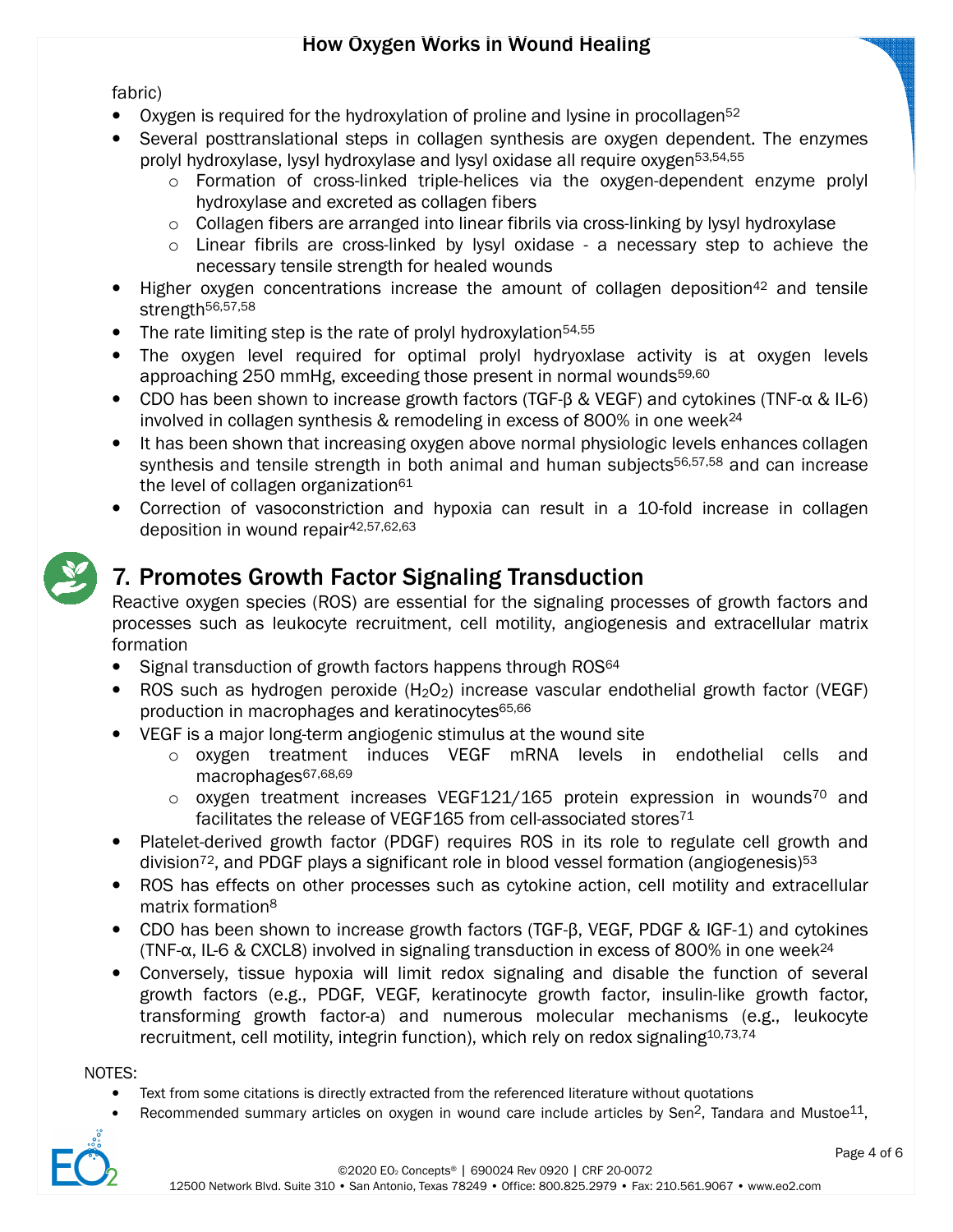Gordillo and Sen<sup>53</sup> and Schreml et al<sup>75</sup>

### REFERENCES

1

7 Im MJ, Hoopes JE. Energy metabolism in healing skin wounds. J Surg Res 1970; 10: 459–464.

8 Sen CK. The general case for redox control of wound repair. Wound Repair Regen 2003; 11: 431–438.

<sup>10</sup> Sen CK, Roy S. Redox signals in wound healing. Biochim Biophys Acta 2008; 1780: 1348–1361.

<sup>11</sup> Tandara AA, Mustoe TA. Oxygen in Wound Healing – More Than a Nutrient. World J Surg 2004; 28: 294–300.

<sup>12</sup> LaVan FB, Hunt TK. Oxygen and wound healing. Clin Plast Surg 1990; 17: 463-472.

<sup>13</sup> Hess CL, Howard MA, Attinger CE. A review of mechanical adjuncts in wound healing: hydrotherapy, ultrasound, negative pressure therapy, hyperbaric oxygen, and electrostimulation. Ann Plast Surg 2003; 51: 210-218.

<sup>14</sup> Hunt TK. Basic principles of wound healing. J Trauma 1990; 30: S122-S128.

<sup>15</sup> Milton SL, Prentice HM. Beyond anoxia: The physiology of metabolic downregulation and recovery in the anoxia-tolerant turtle. Comparative Biochemistry and Physiology, Part A 2007; 147: 277–290.

<sup>16</sup> Stys PK, Ransom BR, Waxman SG, Davis PK. Role of extracellular calcium in anoxic injury of mammalian central white matter. Proc Natl Acad Sci 1990; 87: 4212-4216.

<sup>17</sup> Niederauer MQ, Michalek JE, Armstrong DG. A Prospective, Randomized, Double-Blind Multicenter Study Comparing Continuous Diffusion of Oxygen Therapy to Sham Therapy in the Treatment of Diabetic Foot Ulcers. J Diabetes Science Tech. 2017, Special Issue, 1-9. https://dx.doi.org/10.1177%2F1932296817695574

<sup>18</sup> Niederauer MQ, Michalek JE, Liu Q, Papas, Lavery LA, Armstrong DG. Continuous diffusion of oxygen improves diabetic foot ulcer healing when compared with a placebo control: a randomised, double-blind, multicentre study. J Wound Care 27(9):s30-s45 2018.

<sup>19</sup> Lavery LA, Niederauer MQ, Papas KK, Armstrong DG, Does Debridement Improve Clinical Outcomes in People with DFU Ulcers Treated with CDO? Wounds 31(10):246-251 2019. Epub 2019 July 31

<sup>20</sup> Chan BCF, Campbell, KE, An economic evaluation examining the cost-effectiveness of continuous diffusion of oxygen therapy for individuals with

diabetic foot ulcers. Int Wound J. 2020;1–18. https://doi.org/10.1111/iwj.13468

<sup>21</sup> Yu J, Lu S, McLaren A, Perry JA, Cross KM. Topical oxygen therapy results in complete wound healing in diabetic foot ulcers. Wound Rep Regen. 2016;24(6):1066-1072.

<sup>22</sup> Urrea-Botero G. Can continuous diffusion of oxygen heal chronic toe ulcers? Podiatry Today. 2015;28(10).

<sup>23</sup> Couture M. Does continuous diffusion of oxygen have potential in chronic diabetic foot ulcers? Podiatry Today. 2015;28(12).

<sup>24</sup> Lavery LA, Killeen AL, Farrar D, Akgul Y, Crisologo PA, Malone M, Davis KE. The effect of continuous diffusion of oxygen treatment on cytokines, perfusion, bacterial load, and healing in patients with diabetic foot ulcers. Int Wound J. 2020;1–10. https://doi.org/10.1111/iwj.13490

<sup>25</sup> Pandit AS, Faldman DS. Effect of oxygen treatment and dressing oxygen permeability on wound healing. Wound Repair Regen 1994; 2: 130-137. <sup>26</sup> Gallagher KA, Liu ZJ, Xiao M, Chen H, Goldstein LJ, Buerk DG, Nedeau A, Thom SR, Velazquez OC. Diabetic impairments in NO-mediated endothelial progenitor cell mobilization and homing are reversed by hyperoxia and SDF-1 alpha. J Clin Invest 2007; 117: 1249–1259.

<sup>27</sup> Goldstein LJ, Gallagher KA, Bauer SM, Bauer RJ, Baireddy V, Liu ZJ, Buerk DG, Thom SR, Velazquez OC. Endothelial progenitor cell release into circulation is triggered by hyperoxia-induced increases in bone marrow nitric oxide. Stem Cells 2006; 24: 2309–2318.

<sup>28</sup> Gallagher KA, Goldstein LJ, Thom SR, Velazquez OC. Hyperbaric oxygen and bone marrow-derived endothelial progenitor cells in diabetic wound healing. Vascular 2006; 14: 328–337.

<sup>29</sup> Thom SR, Bhopale VM, Velazquez OC, Goldstein LJ, Thom LH, Buerk DG. Stem cell mobilization by hyperbaric oxygen. Am J Physiol Heart Circ Physiol 2006; 290: H1378–H1386.

<sup>30</sup> Bowen J, Ingersoll MS, Carlson R. Effect of CDO on Pain in Treatment of Chronic Wounds. Wound Central 2(4);186-195 2018.

<sup>31</sup> Brannick B, Engelthaler M, Jadzak J, Wu S. A closer look at continuous diffusion of oxygen therapy for a chronic, painful venous leg ulcer. Podiatry Today. 2014;27(11).

32 Mani R. Topical oxygen therapy for chronic wounds: a report on the potential of Inotec, a new device for delivering oxygen to chronic wounds. J Wound Technol. 2010;9:1-4.

33 Lowell DL, Nicklas B, Weeily W, Johnson F, Lyons MC. Transdermal continuous oxygen therapy as an adjunct for treatment of recalcitrant and painful wounds. Foot Ankle Online J. 2009;2(9):4.

<sup>34</sup> Hirsh F, Berlin SJ, Holtz A. Transdermal oxygen delivery to wounds: a report of 6 cases. Adv Skin Wound Care. 2008;22:20-24.

35 Mussini E, Hutton JJ, Jr. Udenfriend S. Collagen proline hydroxylase in wound healing, granuloma formation, scurvy, and growth. Science 1967; 157: 927–929.

36 Berthod F, Germain L, Tremblay N, Auger FA. Extracellular matrix deposition by fibroblasts is necessary to promote capillary-like tube formation in vitro. J Cell Physiol 2006; 207: 491–498.

<sup>37</sup> Hopf HW, Gibson JJ, Angeles AP, Constant JS, Feng JJ, Rollins MD, Zamirul Hussain M, Hunt TK. Hyperoxia and angiogenesis. Wound Repair Regen 2005; 13: 558–564.



<sup>1</sup> EO2 White Paper: How CDO Works. p/n 690023 (current revision)

<sup>2</sup> Sen CK. Wound Healing Essentials: Let There Be Oxygen. Wound Rep Reg 2009; 17: 1–18.

<sup>3</sup> Ichioka S, Ando T, Shibata M, Sekiya N, Nakatsuka T. Oxygen consumption of keloids and hypertrophic scars. Ann Plast Surg 2008; 60: 194–197.

<sup>4</sup> Gupta A, Raghubir R. Energy metabolism in the granulation tissue of diabetic rats during cutaneous wound healing. Mol Cell Biochem 2005; 270: 71–77.

<sup>5</sup> Hohn DC, Ponce B, Burton RW, Hunt TK. Antimicrobial systems of the surgical wound. I. A comparison of oxidative metabolism and microbicidal capacity of phagocytes from wounds and from peripheral blood. Am J Surg 1977; 133: 597–600.

<sup>6</sup> Matsuda T, Clark N, Hariyani GD, Bryant RS, Hanumadass ML, Kagan RJ. The effect of burn wound size on resting energy expenditure. J Trauma 1987; 27: 115–118.

<sup>9</sup> Roy S, Khanna S, Nallu K, Hunt TK, Sen CK. Dermal wound healing is subject to redox control. Mol Ther 2006; 13: 211–220.